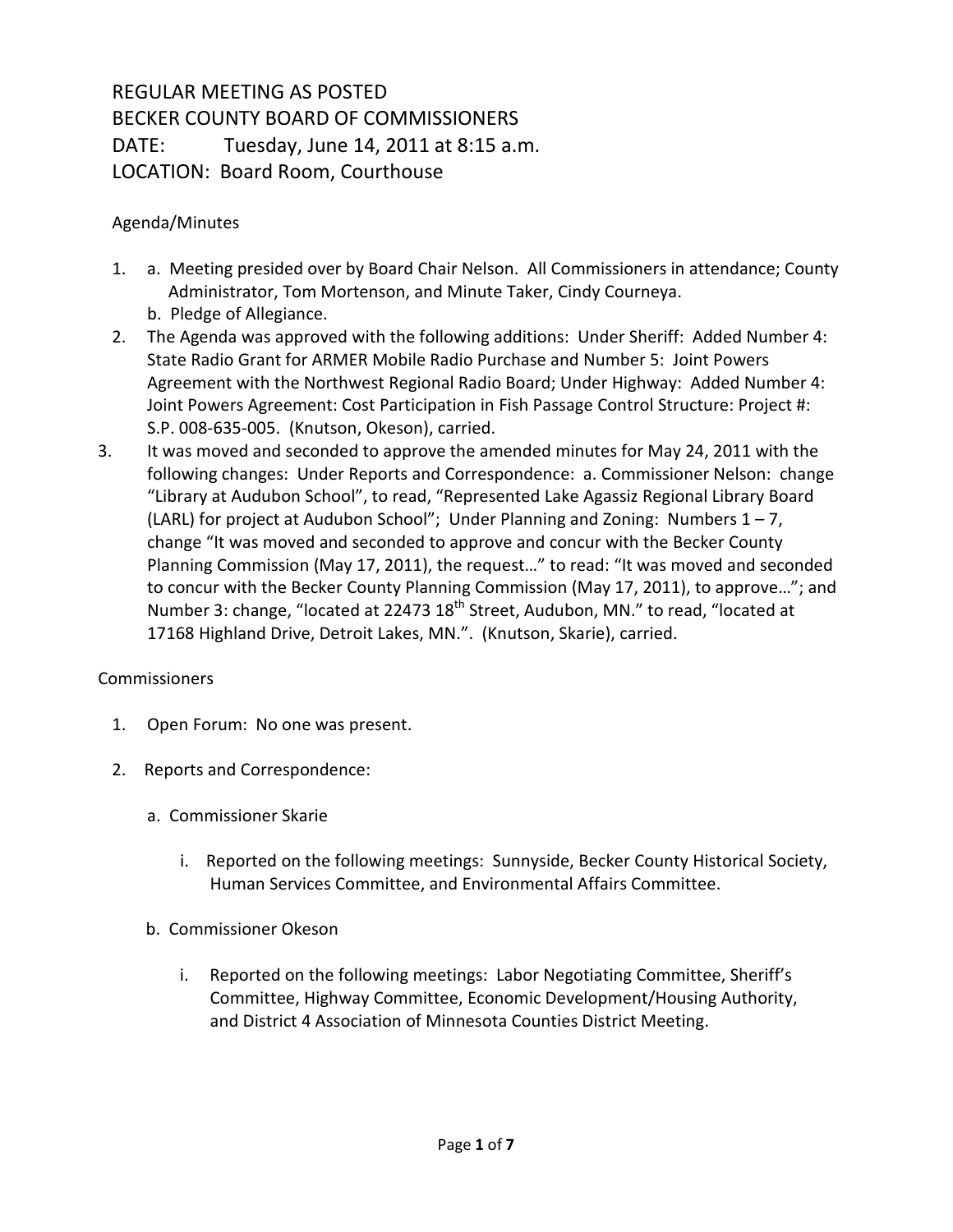- c. Commissioner Knutson
	- i. Reported on the following meetings: Environmental Affairs Committee, Safety Committee, Heartland Multi-Purpose Recreational Trail, Park and Recreation Board, and Mahube.
- d. Commissioner Schram
	- i. Reported on the following meetings: Heartland Multi-Purpose Recreational Trail, Becker County Council on Aging, Highway Committee, Sheriff's Committee, District 4 Association of Minnesota Counties District Meeting, and Economic Development/Housing Authority.
- e. Commissioner Nelson
	- i. Reported on the following meetings: Information Technology/GIS.
- 3. Commissioner Appointments:
	- a. Future appointments were discussed and the Board instructed the County Administrator, Tom Mortenson, to move forward with advertising for two appointments for the Pelican River Watershed Board of Managers, to be appointed at the July 12, 2011 meeting.

Licenses and Permits: Auditor/Treasurer: Ryan Tangen Presented:

- 1. It was moved and seconded to approve Resolution 06-11-1B, for a Gambling Permit for the Becker County Sportsman's Club to conduct a raffle on August 18, 2011 at the Becker County Sportsman's Club in Burlington Township. (Knutson, Skarie), carried.
- 2. It was moved and seconded to approve Resolution 06-11-1C, for a Gambling Permit for the Detroit Lakes Lions Club to conduct a raffle on August 6, 2011 at WE Fest, Soo Pass Ranch in Lake View Township. (Schram, Okeson), carried.
- 3. It was moved and seconded to approve Resolution 06-11-1H, for a Gambling Permit for the Humane Society of the Lakes to conduct a raffle on July 30, 2011 at Forest Hills Golf Course in Audubon Township. (Schram, Knutson), carried.
- 4. It was moved and seconded to approve a New Tobacco License for Chris and Karen Heinz, DBA 59er at 19389 U.S. Highway 59, Detroit Lakes – Detroit Township. (Skarie, Knutson), carried.

Finance Committee Minutes: Auditior/Treasurer: Ryan Tangen Presented:

1. It was moved and seconded to approve the regular claims, over 90-day claim and Auditor's Warrants.

a. Lake Ridge Dental in the amount of \$133.00 due to collection process.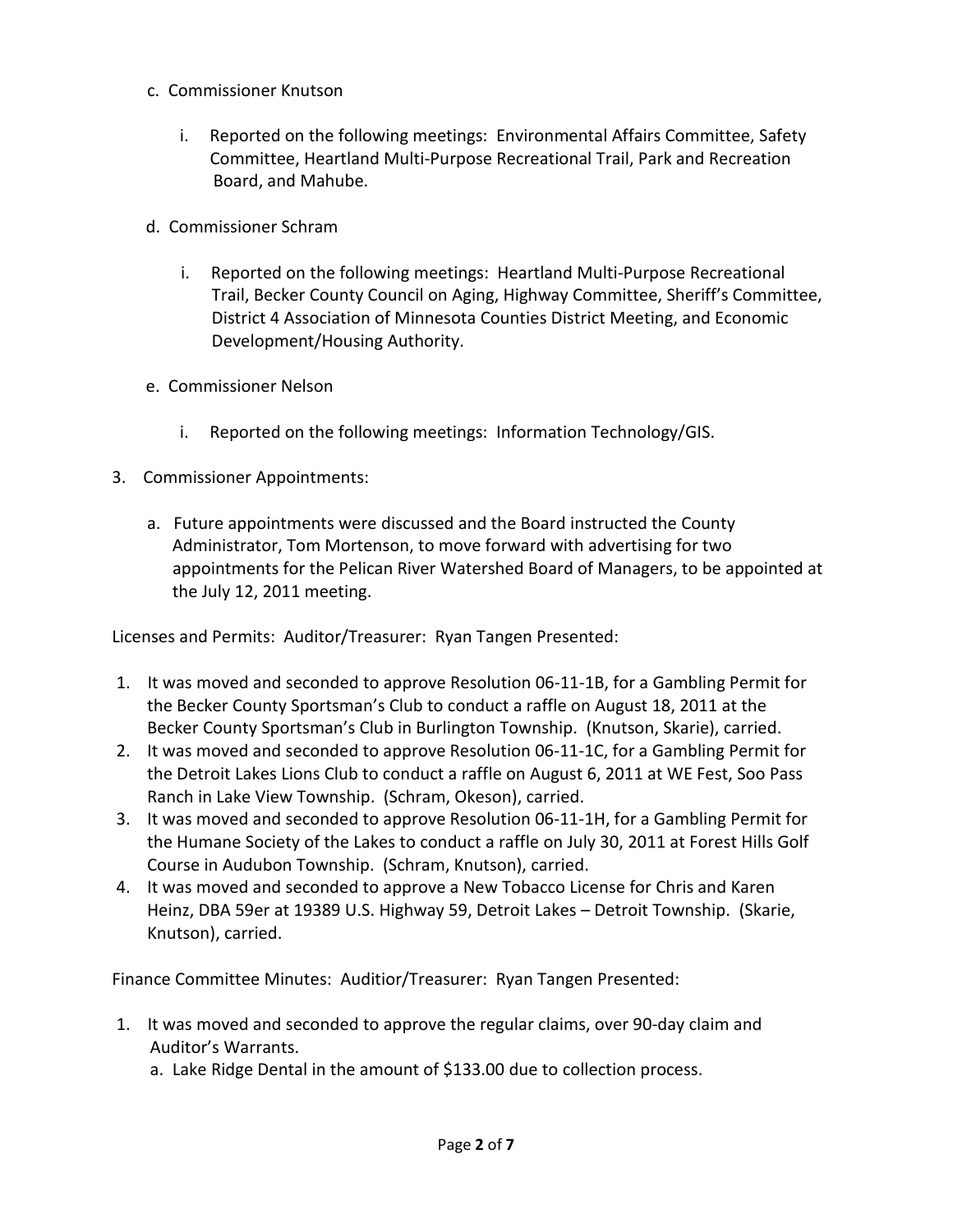- b. Auditor's Warrants (Tuesday Bills):
	- i. 5/25/11 in the amount of \$7,229,606.13
	- ii. 5/31/11 in the amount of \$19,493.45
	- iii. 6/7/11 in the amount of \$29,555.18
- (Knutson, Okeson), carried.
- 2. The Human Services claims were reviewed and it was recommended to approve when presented.
- 3. It was recommended to approve when presented Resolution 06-11-1E, to authorize the hiring of a full time Sheriff Deputy, utilizing the Deputy pool list.
- 4. It was recommended to approve when presented, the Joint Powers agreement with the State of Minnesota for twenty-five percent of an STS (Sentence-to-Serve) Supervisor shared with Mahnomen County, effective from July 1, 2011 – June 30, 2013, providing up to \$15,558.
- 5. It was recommended to approve when presented, Resolution 06-11-1A, to authorize a five year renewal of the Joint Powers Agreement with the Minnesota Bureau of Criminal Apprehension to use systems and tools available over the State's criminal justice data communications network. This resolution coincides with Resolution 03-11-1B, previously adopted.
- 6. It was recommended to approve when presented, the request to utilize a State Radio Grant for an ARMER Mobile Radio Upgrade Purchase. The grant will provide \$5,660.17 of the \$7,537.04 cost. The remaining \$1,876.87 will come from the Sheriff's Equipment and Education designated account.
- 7. It was recommended to approve when presented, Resolution 06-11-1L, a renewal of the Joint Powers Agreement forming the Northwest Regional Radio Board with modifications.
- 8. It was recommended to approve when presented, Resolution 06-11-1I, to accept the low bid for Project SAP 03-612-005, from Young Excavating in the amount of \$694,085.50.
- 9. It was recommended to approve when presented, Resolution 06-11-1J, to authorize the purchase of new engineering software. The estimated cost of the software is \$4,775.00 plus tax.
- 10. It was recommended to approve when presented, Resolution 06-11-1M, to enter into a Joint Powers Agreement between Becker County Highway and the Minnesota Department of Natural Resources (DNR), effective May 16, 2011 – June 30, 2013, for Cost Participation in Fish Passage Control Structure for Project No. S.P. 008-635-005, a bridge project that will include the installation of a Rock Control Fish Passage Structure which will be paid for by the Department of Natural Resources (DNR) in an amount up to \$25,000 for the removal of the Round Lake Dam and the construction of a water control structure. The DNR will also own and maintain this control structure.
- 11. It was recommended to approve when presented, a revised request to purchase a baler that will be used to bale commodities collected through the County Recycling program at an estimated cost of \$58,300.00.
- 12. It was recommended to approve when presented, the request to build a concrete slab and purchase and install chain link fencing at the Transfer Station at an estimated cost of \$2,200.00.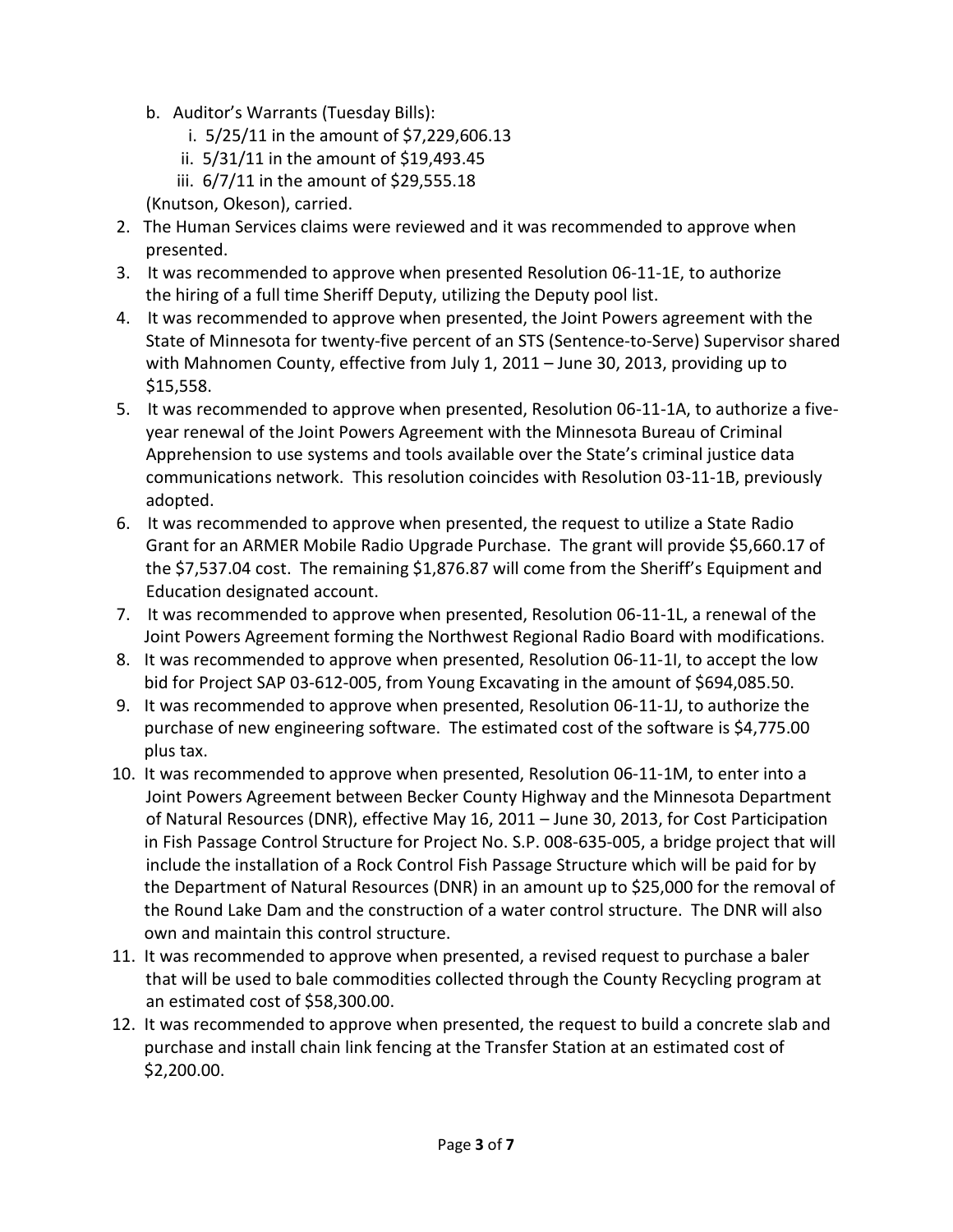- 13. It was recommended to approve when presented, the request to purchase a new 1,000 gallon fuel tank from O'Day Tank for use at the Transfer Station at a cost up to \$5,000.
- 14. It was recommended to approve when presented, a request to purchase signs for use at the Transfer Station and at recycling container sites at an estimated cost of \$2,847.25.
- 15. A request by Environmental Services to purchase a cell phone to be used by the recycling truck drivers was presented and it was recommended to return to Finance once a re-analysis has been completed.
- 16. It was recommended to approve when presented, Resolution 06-11-1K, to authorize to hire a part-time Transfer Station Operator/Household Hazardous Waste Worker.
- 17. Information Technology item requests will be presented at the next meeting.
- 18. It was moved and seconded to accept the Cash Comparison and Investment Summary for April 2011. (Knutson, Skarie), carried.
- 19. It was moved and seconded to approve the renewal of the ES&S (Election Systems and and Software, Inc.) Post Warranty Software Maintenance and Support Agreement. This agreement is for four years at a cost of \$17.534.53. (Knutson, Okeson), carried.
- 20. Mr. Tangen noted the City of Detroit Lakes gave notice that Becker County's estimated parking district assessment will be \$20,544.00. There will be a Public Hearing on Park District Assessments on June 14, 2011.
- 21. It was recommended to approve when presented Resolution 06-11-1F, to hire two (28 hours/week) part-time Human Services Office Support Specialists and to hire from the Merit System pool list.

Sheriff: Tim Gordon Presented:

- 1. It was moved and seconded to approve Resolution 06-11-1E, to hire a full-time Sheriff Deputy utilizing the Deputy pool list. (Okeson, Schram), carried.
- 2. It was moved and seconded to approve the Joint Powers Agreement with the State of Minnesota for twenty-five percent of an STS (Sentence-to-Serve) Supervisor shared with Mahnomen County, effective July 1, 2011 – June 30, 2013. (Okeson, Schram), carried.
- 3. It was moved and seconded to approve Resolution 06-11-1A, to authorize a five-year renewal of Minnesota Joint Powers Agreements, on behalf of the Becker County Attorney and Sheriff, with the Minnesota Bureau of Criminal Apprehension. This resolution coincides with Resolution 03-11-1B, previously adopted. (Schram, Skarie), carried.
- 4. It was moved and seconded to authorize the utilization of a State Radio Grant for an ARMER Mobile Radio Upgrade Purchase. The grant will provide \$5,660.17 of the \$7,537.04 cost. The remaining \$1,876.87 will come from the Sheriff's Equipment and Education designated account. (Knutson, Okeson), carried.
- 5. It was moved and seconded to approve Resolution 06-11-1L, to approve the modifications to the Joint Powers Agreement forming the Northwest Regional Radio Board, to provide for the authority for federally recognized Indian tribes meeting the same requirements as counties and cities within HSEM Region 3 to participate in the Northwest Regional Radio Board, and with the correction of wording changed from "Tom Mortenson" to "County Administrator (Tom Mortenson)". (Okeson, Skarie), carried.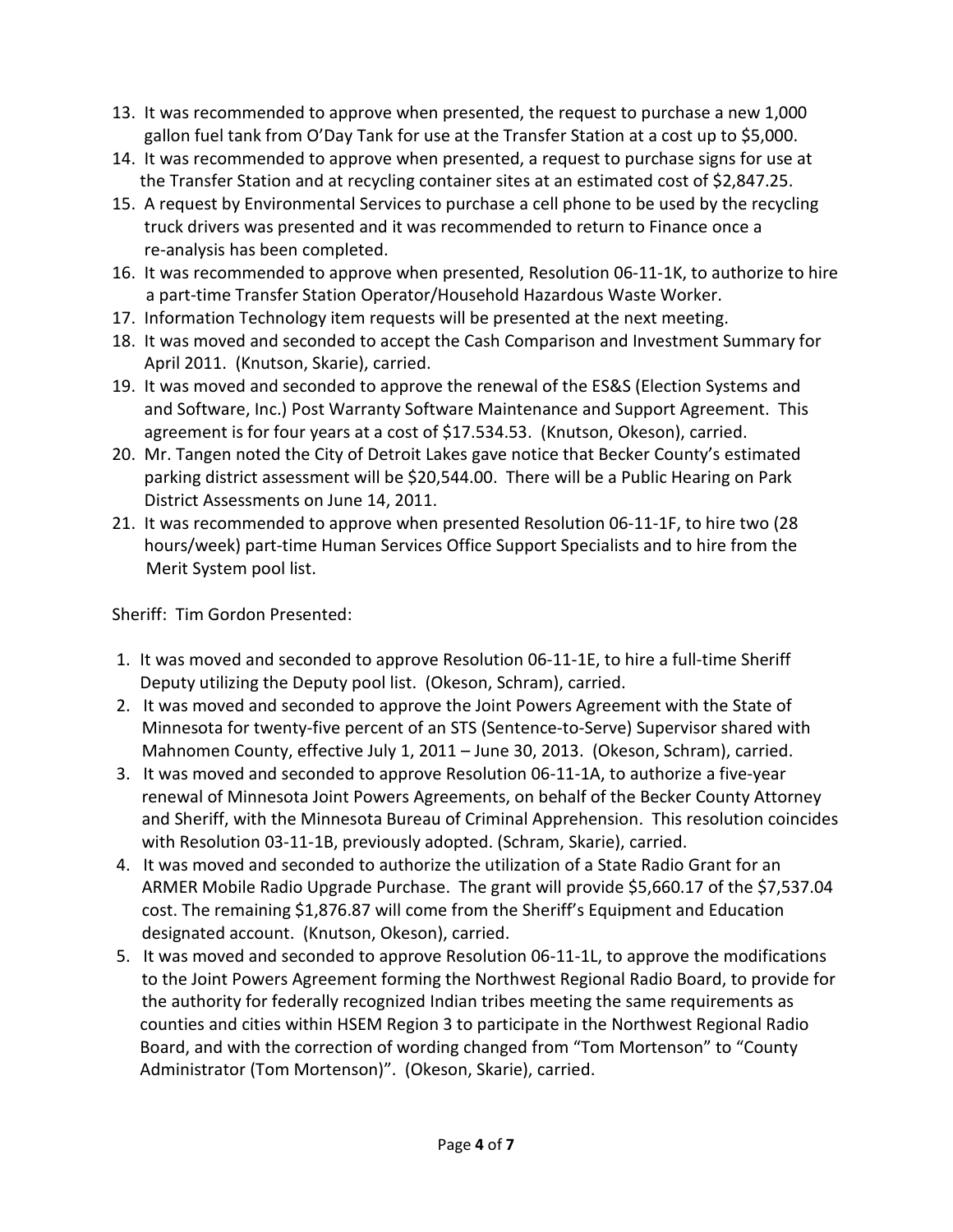Highway: Brad Wentz Presented:

- 1. It was moved and seconded to approve Resolution 06-11-1I, to accept the low bid for Project SAP 03-612-005 from Young Excavating in the amount of \$694,085.50. (Okeson, Skarie), carried.
- 2. It was moved and seconded to approve Resolution 06-11-1J, to authorize the purchase of new engineering software with an estimated cost of \$4,775.00 plus tax. (Schram, Okeson), carried.
- 3. Mr. Wentz provided a construction update to the Board.
- 4. It was moved and seconded to approve Resolution 06-11-1M, to enter into a Joint Powers Agreement between Becker County Highway and the Minnesota Department of Natural Resources (DNR), effective May 16, 2011 – June 30, 2013, for Cost Participation in Fish Passage Control Structure for Project No. S.P. 008-635-005. (Knutson, Okeson), carried.

Human Services: Nancy Nelson Presented:

- 1. It was moved and seconded to approve Resolution 06-11-1F, to reclassify a vacant full-time Human Services Office Support Specialist (OCC) position and to hire two (2) part-time (28 hours/week) Office Support Specialists from the Merit System pool list and to advertise if necessary, based on number of applicants. (Knutson, Schram), carried.
- 2. It was moved and seconded to approve the Waiver Service Agreements for Divine House, Inc., LSS of Frazee, LLC (Frazee Care Center), Ultimate Mobility, LLC, Lifeline System Company, LSS of Minnesota, CK Home Health Care, Inc., The Orenda Corporation, and Caring Hands Home Care, Inc.. (Skarie, Okeson), carried.
- 3. It was moved and seconded to approve the Crisis Grant addendum to correct an error on the signature page of the original agreement with Solutions Behavioral Health Professionals, Inc. (Skarie, Knutson), carried.
- 4. It was moved and seconded to approve the Human Services Claims. (Schram, Skarie), carried.
- 5. It was moved and seconded to approve the Community Health MDH (Minnesota Department of Health) Grant Agreement Amendment to extend the expiration date of the grant agreement from June 30, 2011 to March 31, 2012, with all other terms including compensation to remain the same. (Skarie, Schram), carried.
- 6. It was moved and seconded to approve the Community Health Claims. (Schram, Knutson), carried.
- 7. It was moved and seconded to approve the Transit Claims. (Knutson, Skarie), carried.

Tamarac National Wildlife Refuge: Neil Powers, Refuge Manager Presented:

1. Neil Powers, Tamarac National Wildlife Refuge Manager introduced himself to the Board and provided an overview and update of ongoing projects.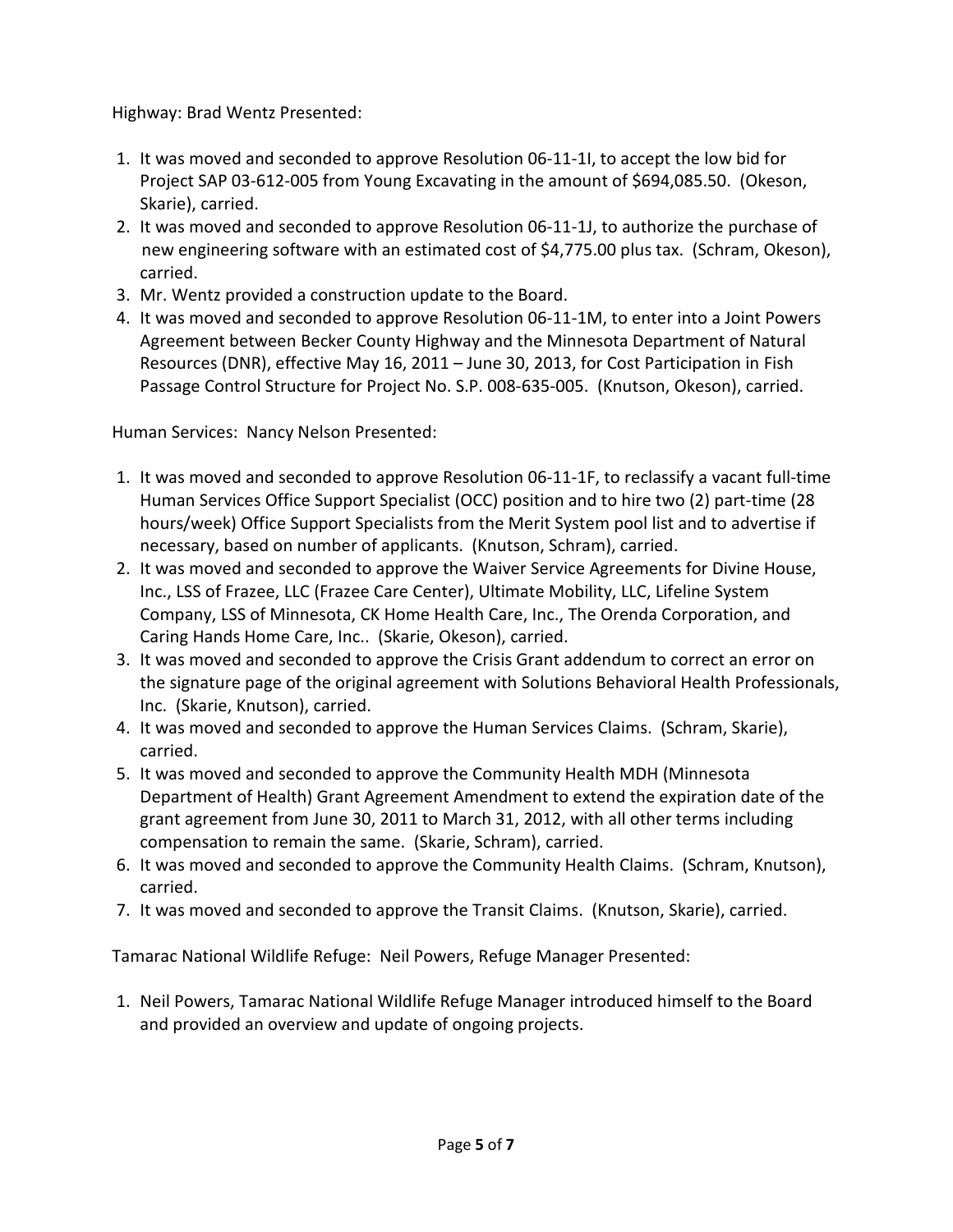Veteran Services: Lauri Brooke Presented:

1. Ms. Brooke introduced U.S. Army Captain Mike Obach, a Regional Representative for the Beyond the Yellow Ribbon Communities, a program to connect Service members and their families with community support, training, services and resources. Captain Obach presented information to the Board in reference to Becker County supporting the effort of the Beyond the Yellow Ribbon County Partnership, with the formation of a local steering committee. The new steering committee will meet Monday, June 20, 2011 at 5:30 p.m. at the Detroit Lakes Regional Chamber of Commerce.

It was moved and seconded to approve Resolution 06-11-1D, that the Becker County Board of Commissioners do fully support the efforts of the Beyond the Yellow Ribbon County Partnership to support our military members and their families while defending the democratic values of the United States of America and encourage key groups of the community, service members and their families to be proactive and work in harmony to develop a program which empowers community collaboration of effort and builds an enduring and sustainable network of support. (Schram, Okeson), carried.

2. Ms. Brooke introduced Linda Wiedewitsch, owner of Lucky Dog, a kennel and training facility in Detroit Lakes, who has formed a non-profit organization, The Patriot Assistance Dogs, which is committed to procure, train and place psychiatric assistance dogs with qualified disabled veterans to assist them in their daily lives and on-going therapies. Also, in attendance was Michelle Bethold, an employee of Lucky Dog. Two veterans, Geoffrey Zehnacker and Doug Koenig, spoke on behalf of the program and the benefits each have experienced in their recovery process. Two of the Patriot Assistance dogs were on hand, "K.D." and "Zander"; K.D. will be the first dog brought into the Becker County Veteran Services office, to assist veterans. This will make Becker County the first county in Minnesota to do so.

It was moved and seconded to approve Resolution 06-11-1G, that the Patriot Assistance Dogs organization and the Becker County Veterans Service Office have established a partnership and as a result, a service dog will be in residence of the Becker County Veterans Service Office during regular business hours to act as a therapy dog for Veteran clients. (Knutson, Schram), carried.

County Administrator: Tom Mortenson Presented:

- 1. Mr. Mortenson provided an update and proposed timeline in reference to the Becker County Recreational Plan, dissolving the Park and Recreational Board, establishment of a new Recreational Advisory Committee, adoption of the Becker County Parks and Recreation Ordinance, and repeal of two existing ordinances. The Board's consensus was that the timeline was acceptable and as a result, a Public Hearing is scheduled for Tuesday, July 12, 2011, at 10:00 a.m. in the Becker County Courthouse, Detroit Lakes, to consider the enactment of the Becker County Parks and Recreation Ordinance.
- 2. Mr. Mortenson reported on the results and success of the Becker County Employee Annual Spring Clean Up from May 19, 2011 and thanked all staff of Becker County for their efforts.